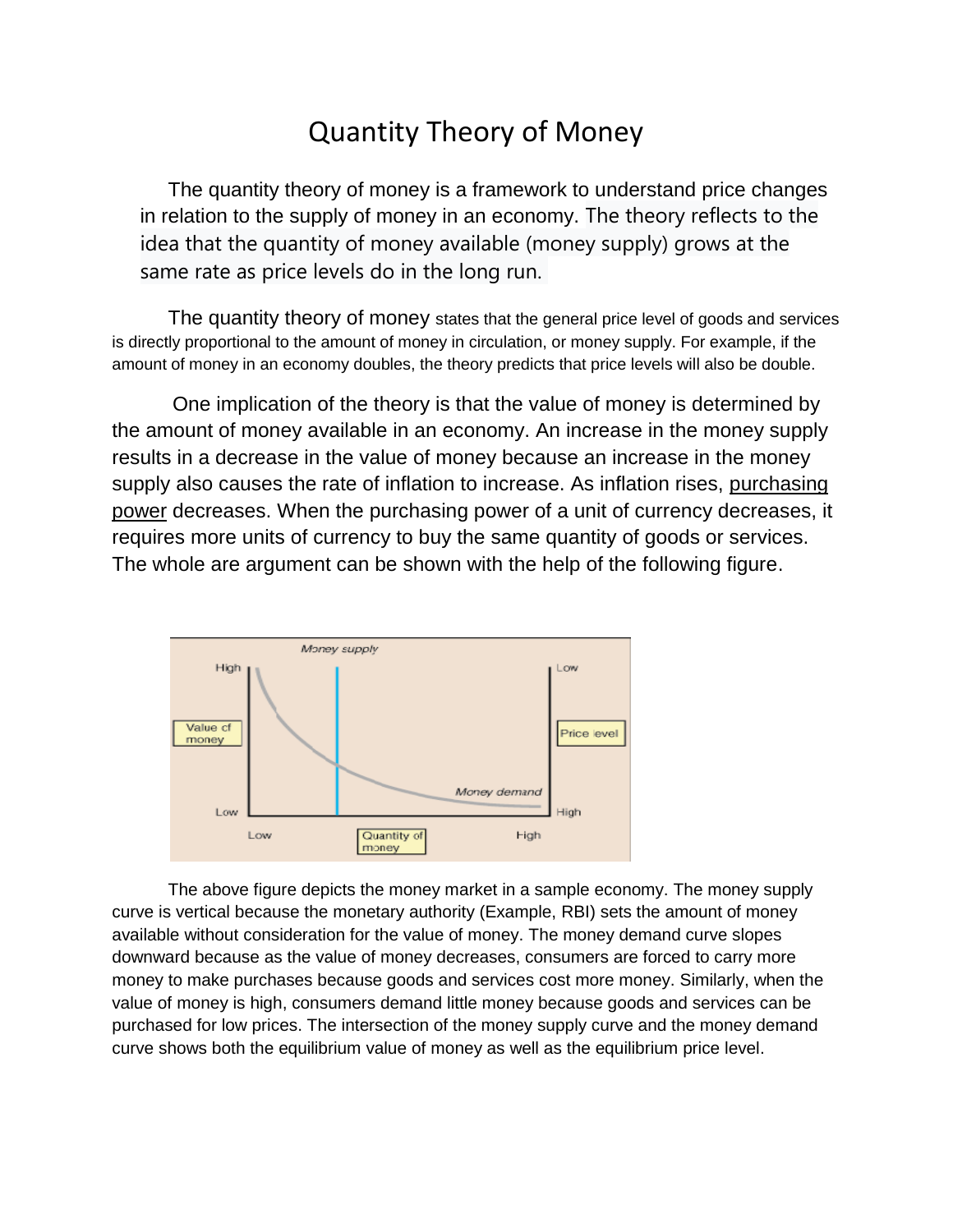## **Versions of Quantity Theory of Money**

#### **1. Quantity Theory of Money— Fisher's Version:**

The most common version, sometimes called the "neo-quantity theory" or Fisherian theory given by an American Economists -Irving Fisher suggests that there is a mechanical and fixed proportional relationship between changes in the money supply and the general

price level. According to Irving Fisher, like the price of a commodity, value of money is determined by the supply of money and demand for money. In his theory of demand for money, Fisher attached emphasis on the use of money as a medium of exchange. In other words, money is demanded for transaction purposes.

The Fisher equation is calculated as:

 $M \times V = P \times T$  ---------------------(1)

**where:**

M=money supply

V=velocity of money

P=average price level

T=volume of transactions in the economy

Generally speaking, the quantity theory of money explains how increases in the quantity of money tends to create [inflation,](https://www.investopedia.com/terms/i/inflation.asp) and vice versa. In the original theory, V was assumed to be constant and T is assumed to be stable with respect to M, so that a change in M directly impacts P. In other words, if the money supply increases then the average price level will tend to rise in proportion (and vice versa), with little effect on real economic activity. The same argument can be shown with the following numerical example.

```
Suppose M = Rs. 1,000, V = 4, P = Rs. 2 andT = 2,000.Thus
                           MV = PTRs. 1,000(4) = Rs. 2(2,000)
                  Rs. 4,000 = Rs. 4,000If M increases by 50 p.c., i.e., M rises to
 Rs. 1,500 then P will rise by 50 p.c. from Rs. 2
Rs. 1,500 then P will rise by 50 p.c. frd<br>to Rs. 3.<br>Rs. 1,500(4) = Rs. 3(2,000)<br>Rs. 6,000 = Rs. 6,000<br>or P = \frac{MV}{T}<br>R = 3(2.000)Rs. 3 = \frac{1,500(4)}{2,000}M \uparrow \overline{V} \rightarrow M \overline{V} \uparrow \rightarrow P \uparrow, \overline{T}
```
Fisher's cash transaction version can be extended by including bank deposits in the definition of money supply. Now money supply comprises not only legal tender money, M but also bank money, M'. This bank money has also a stable velocity of circulation, V'.

### **Thus the above equation 1 can be written as:**

$$
MV + M'V' = PT
$$
  
or 
$$
P = \frac{MV + M'V'}{T}
$$